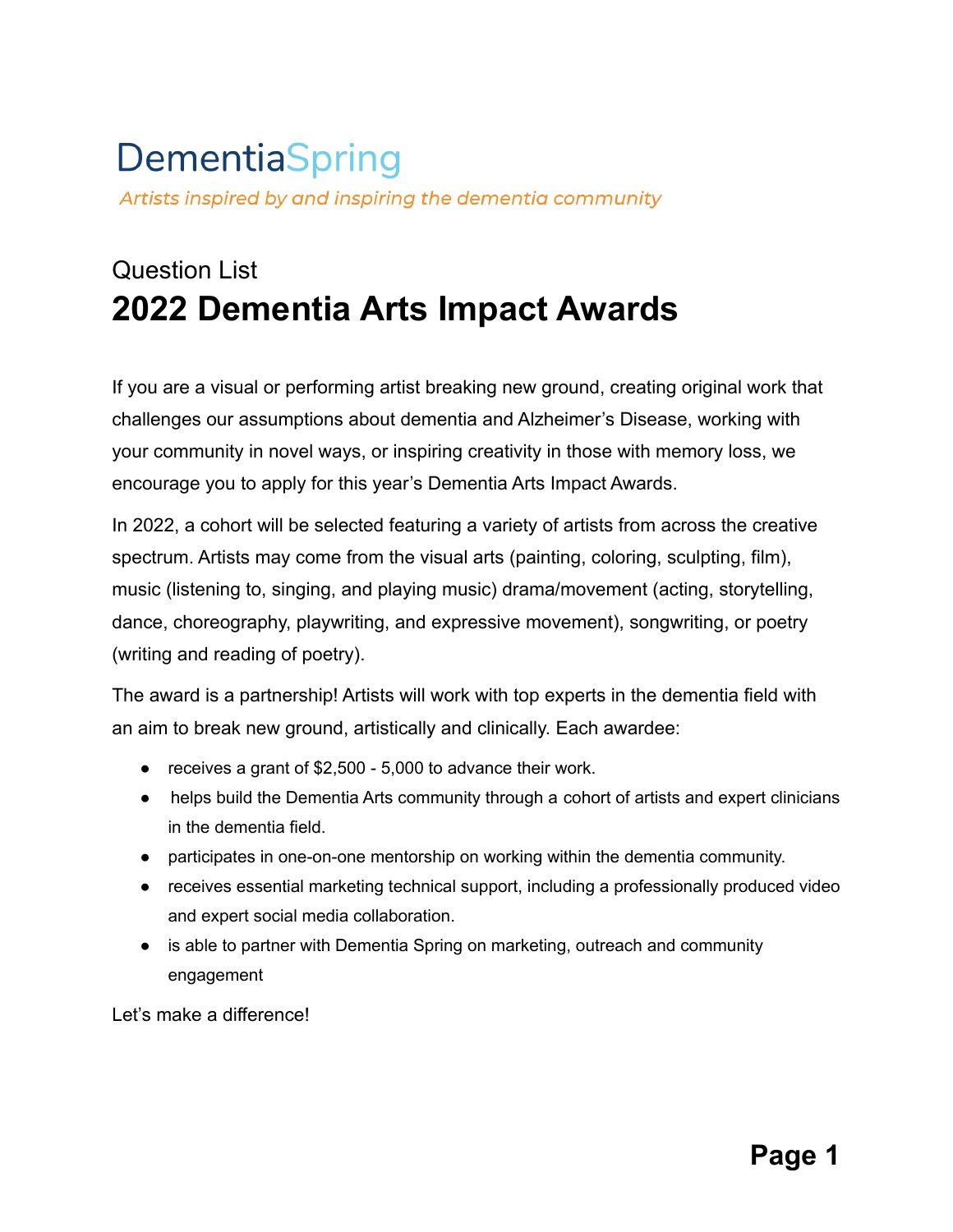# **Section 1 – Contact Information**

**Email**

**Today's Date**

**Applicant Name** (First and Last Name)

**Organization's Name**

#### **Address**

**Phone Number** (entered with hyphens like 123-456-7890)

# **Section 2 – Project Description**

Enter detailed information about your project here.

#### **Total Cost of Project**

Enter the total cost of your project in US dollars

#### **Amount Requested**

Total amount requested from Dementia Spring Foundation (\$2,500 - \$5,000)

# **Project Title**

Enter the title of your project

#### **One sentence project description**

#### **Artistic Medium(s) (Choose one or multiple categories of artistic medium)**

- Painting
- Coloring
- Sculpting
- Film
- Music
- Acting
- Storytelling
- Dance